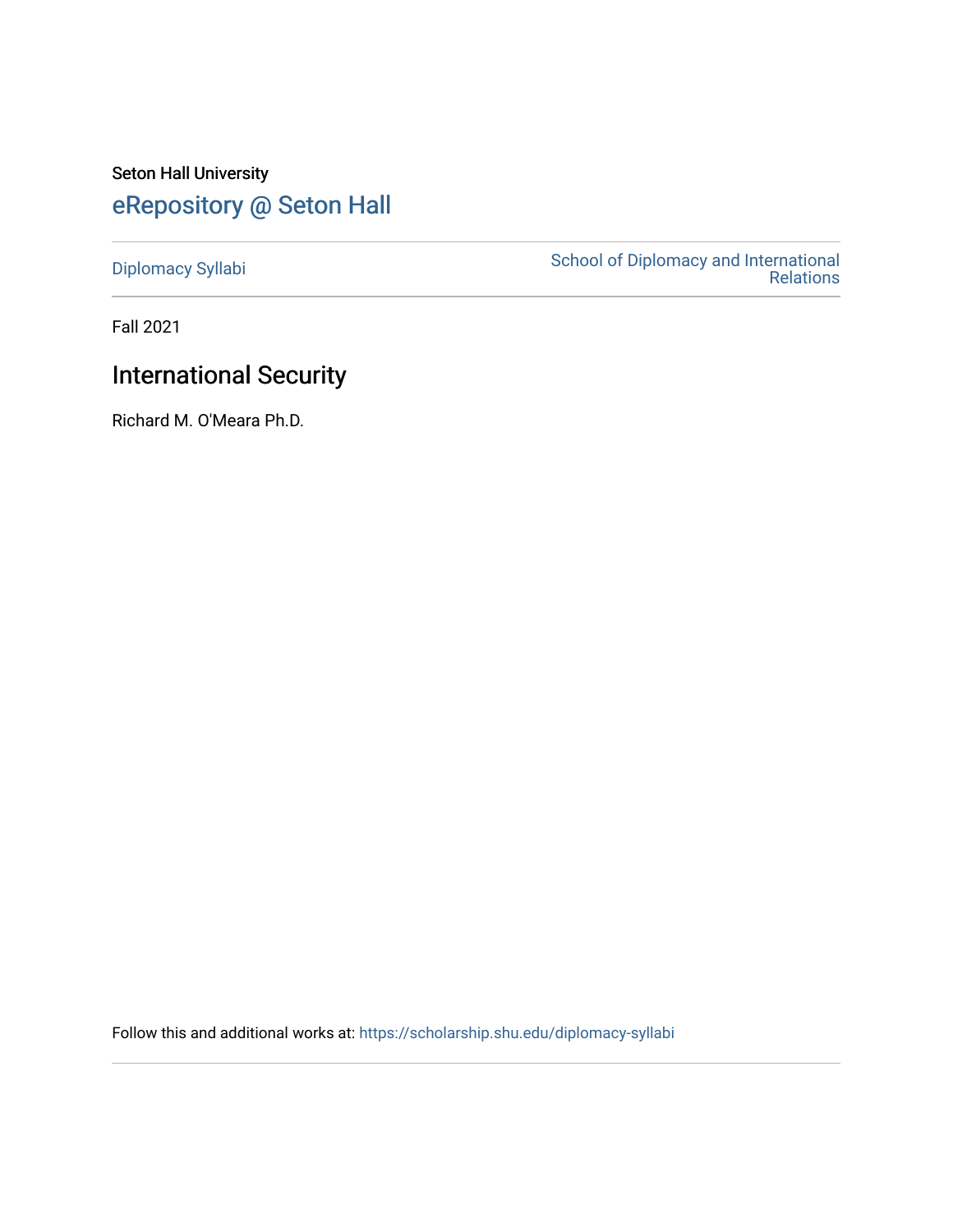#### **RICHARD M. O'MEARA, PhD, JD**

**VISITING LECTURER School of Diplomacy and International Relations Seton Hall University 110 McQuaid Hall 400 South Orange Avenue South Orange NJ 07079 https://www.richardomeara.com/ omearar@msn.com 609-618-1479**

#### **INTERNATIONAL SECURITY**

**DIPL 6130** WED 5-7:10 STAFFORD HALL RM 1107

**Syllabus Fall 2021**

**TELEPHONE: 609-618-1479**

**EMAIL: omearar@msn.com (best way to get me)**

#### **OFFICE HOURS: Wednesdays 1500-1600 110 McQuaid Hall**

GENERAL DESCRIPTION: This is an interdisciplinary course which seeks to answer the questions what do we- states, international institutions, groups, and individuals-want when we seek *security* and what steps can we take to accomplish security goals? <sup>A</sup> recent summary of the discipline summarizes it as follows:

**"International security,** also called **global security,** is the measures taken by states and international organizations, such as the United Nations, European Union, and others, to ensure mutual survival and safety. These measures include military action and diplomatic agreements such as treaties and conventions. International and national security are invariably linked. International security is national security or state security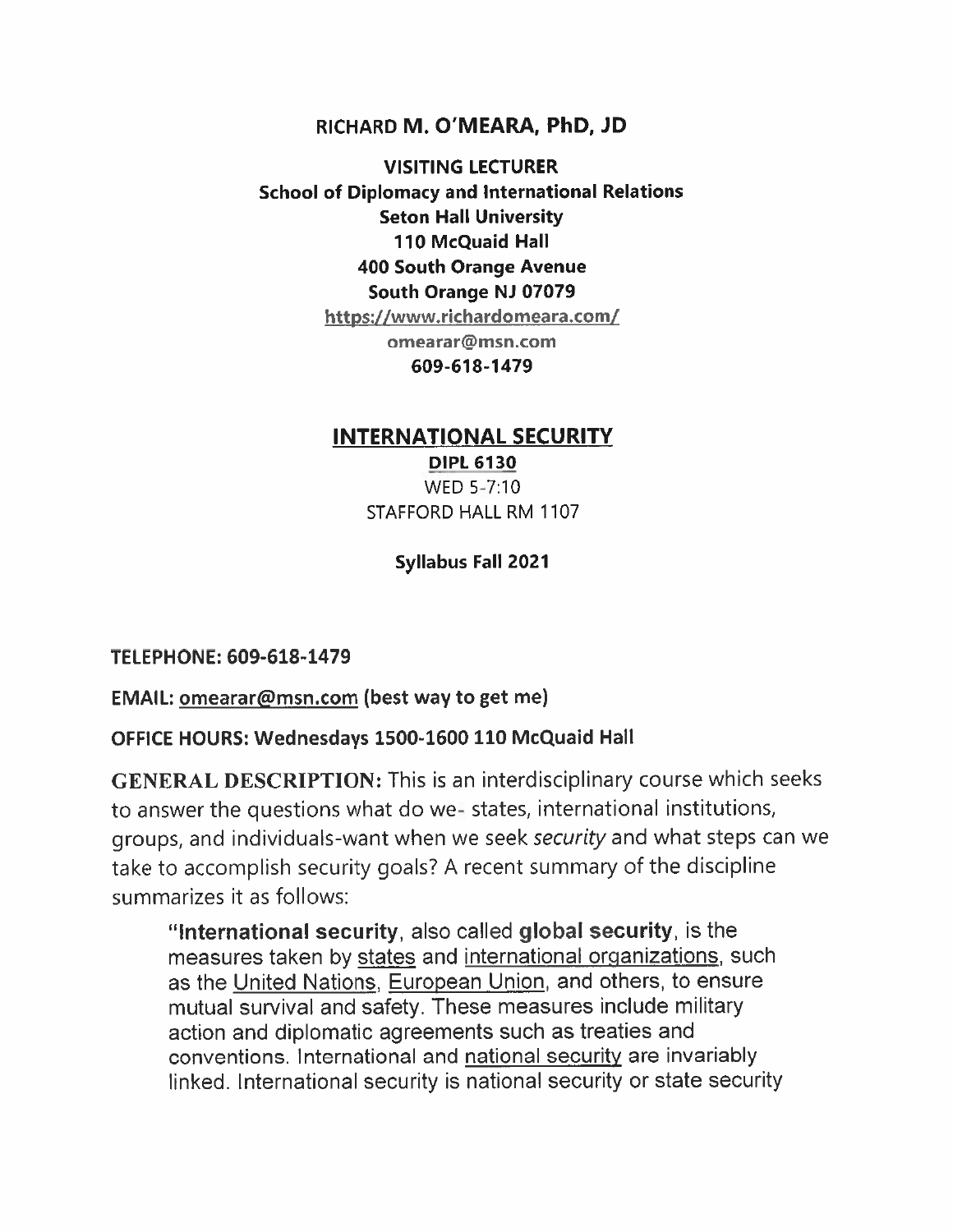in the global arena. With the end of World War II. <sup>a</sup> new subject of academic study focusing on international security emerged. It began as an independent field of study, but was absorbed as <sup>a</sup> sub-field of international relations. Since it took hold in the 1950s, the study of international security has been at the heart of international relations studies-It covers labels like "security studies", "strategic studies", "peace studies", and others.

The meaning of "security" is often treated as <sup>a</sup> common sense term that can be understood by "unacknowledged consensus".The content of international security has expanded over the years. Today it covers <sup>a</sup> variety of interconnected issues in the world that affect survival. It ranges from the traditional or conventional modes of military power, the causes and consequences of war between states, economic strength, to ethnic, religious and ideological conflicts, trade and economic conflicts, energy supplies, science and technology, food, as well as threats to human security and the stability of states from environmental degradation, infectious diseases, climate change and the activities of non-state actors.

While the wide perspective of international security regards everything as <sup>a</sup> security matter, the traditional approach focuses mainly or exclusively on military concerns.

The concept of an international security actor has extended in all directions since the 1990s, from nations to groups, individuals, international systems, NGOs, and local governments."

Students are required to place themselves in the shoes of policy makers, consultants, and operators in order to evaluate particular actions to determine whether these actions enhance or detract from the goals of security.

#### **REQUIRED TEXTS:**

Buzan and Hansen, the Evolution of International Security Studies (New York: Cambridge University Press, <sup>2009</sup>)

Articles as assigned and referenced in Writing Assignments

#### **RECOMMENDED READING:**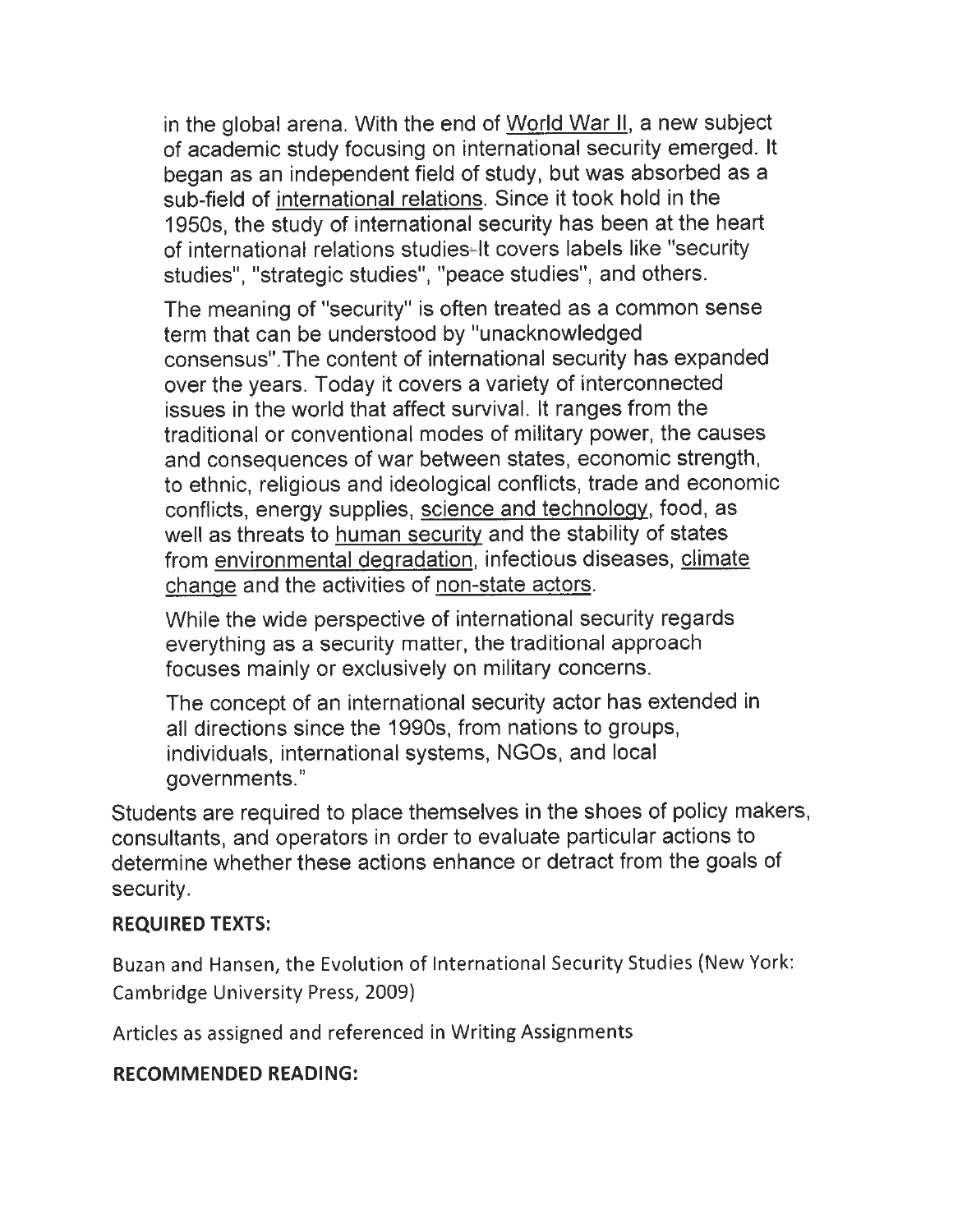*www.vale.edu /lawweb/avalon /avaln.hm (historical documents)*

*http://untreatv.un.ora/ (UN treaty site)*

*www.un.org/indx.lhtml (UN Human Rights)*

*www.amnestv.org / (Amnesty International)*

*www.iccnow.org / (International Criminal Court)*

*www.oceanlaw.org/ (Law of the Sea)*

*htip://unfccc.int/ (UN Framework Convention on Climate Change*

*www.icrc.org/ (International Committee of the Red Cross, IHL)*

*www.imo /home.asp (International Maritime Organization)*

Mecheline <sup>R</sup>. Ishay, ed. *The Human Rights Reader,* London: Routledge, <sup>1997</sup>) Scott Barrett,*Environment and Statecraft: The Strategy of Environmental Treaty-Making.* New York: Oxford University Press (2003).

David Kennedy,*The Dark Sides of Virtue,* Princeton: Princeton University Press Jennifer Leaning. *Human Security and War.* In '*Routledge Handbook of Human Security*' edited by Mary Martin and Taylor Owen, (Roudedgc. 2015.)

Rhonda Callaway &Julie Harrelson-Stephens. *Toward <sup>a</sup> Tbeoiy of Terrorism: Human Security as <sup>a</sup> Determinant of Terrorism.* Studies in Conflict & Terrorism

M. Neil Brown,Stuart <sup>M</sup>. Keeley,*Asking the Right Questions,A Guide to Critical Thinking (8th ed),* (Upper Saddle River, New Jersey: Pearson, <sup>2007</sup>).

Yuval Noah Harari,*Sapiens,<sup>A</sup> Brief History of Humankind { New* York: Harper Collins, 2015).

Daniel Jonah Goldhagan,*Worse Than War,Genocide,Eliminationism and the Ongoing Assault on Humanity.* (New York: PublicAffairs, 2009).

Yale H. Ferguson, Richard W. Mansbach, *Remapping Global Politics, History'<sup>s</sup> Revenge and Future Shock* (Cambridge: Cambridge University Press, <sup>2004</sup>). National Research Council and National Academy of Engineering,*Emerging and Readily Available Technologies and National Security-<sup>A</sup> Framework for Addressing Ethical, Legal, and Societal Issues* (Washington D.C.: The National Academies Press, 2014).

Jared Diamond, *COLLAPSE, How Societies Choose to Fail or Succeed* (New York: Penguin Books, 2005).

https://www.youtube.com/watch?v=wR6SFLhD32Q&list=PLJA4Jys7jT0LR-Ze9Joi2OHsC6 BbY-Hp ; Niall Ferguson, Civilization-BBC series.

https://www.forbes.com/sites/mikecollins/2015/05/06/the-pros-and-cons-ofglobalization / #645004 b 4ccce

Richard Langhorne,THE COMING GLOBALIZATION, Its Evolution and Contemporary Consequences (New York: Palgrave, <sup>2001</sup>).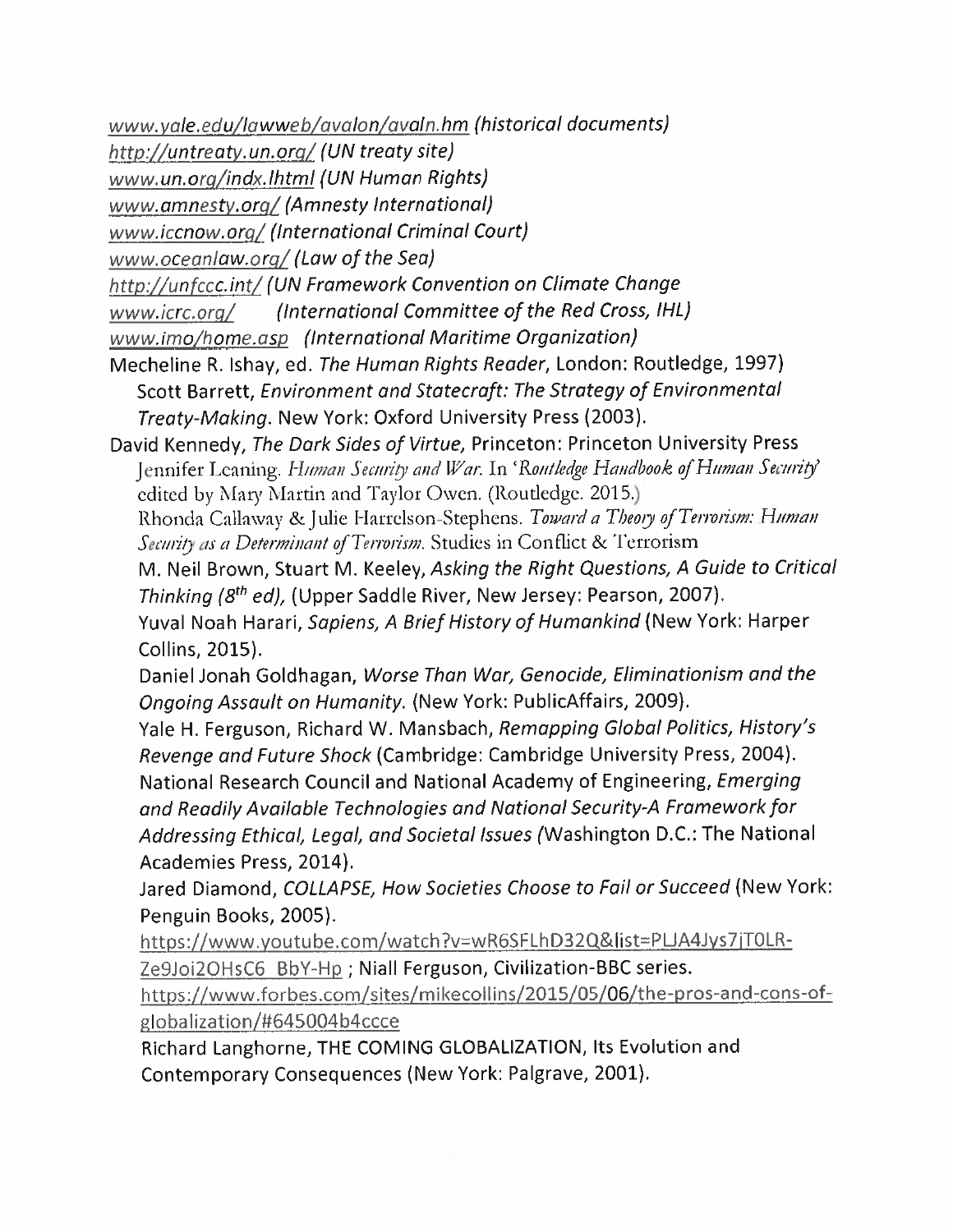Michael Ignatieff,*BLOOD AND BELONGING, Journeys into the New Nationalism* (New York: The Noonday Press, <sup>1995</sup>).

Pinker:https://www.unl.edu/rhames/212/Stephen%20Pinker%20on%20the%<sup>2</sup> 0Decline%20of%20War.pdf

Harari: https://www.youtube.com/watch?v=nzj7Wg4DAbs&t=17s [WHY *HUMANS RULE THE WORLD-FLEXIBILTY IN LARGE GROUPS THROUGH FICTION,* 17 min]

Harari: https://www.youtube.com/watch?v=lgeyUd\_piiU&t=41s [history of sapiens, <sup>22</sup> min]

*Samuel <sup>P</sup>. Huntington, CLASH OF CIVILIZATIONS* (New York: Simon & Schuster, **2011)**

**COURSE REQUIREMENTS:** Students are required to read and answer questions regarding the texts; research and present a case study; summarize and discuss selected articles/books (5) and take <sup>a</sup> final examination. Mastery of the subject will be assessed by a combination of tests, presentations, written summaries and class participation.

Examination: 30% Writing Assignments (5) 40% Case Study and presentation: 30%

**GOAL:** Students will be able to

<sup>1</sup>. Identify the elements of analysis regarding specific security issues.

<sup>2</sup>. Identify how security threats intersect with past and contemporary behavior by international actors.

#### **ESSENTIAL LEARNING OBJECTIVES:**

<sup>1</sup>. Demonstrate ethical reasoning when faced with moral dilemmas in <sup>a</sup> variety of real-world contexts.

<sup>2</sup>. Demonstrate and utilize critical thinking skills as they apply to issues of security policy.

<sup>3</sup>. Utilize critical thinking skills in the identification of and resolution of security dilemmas.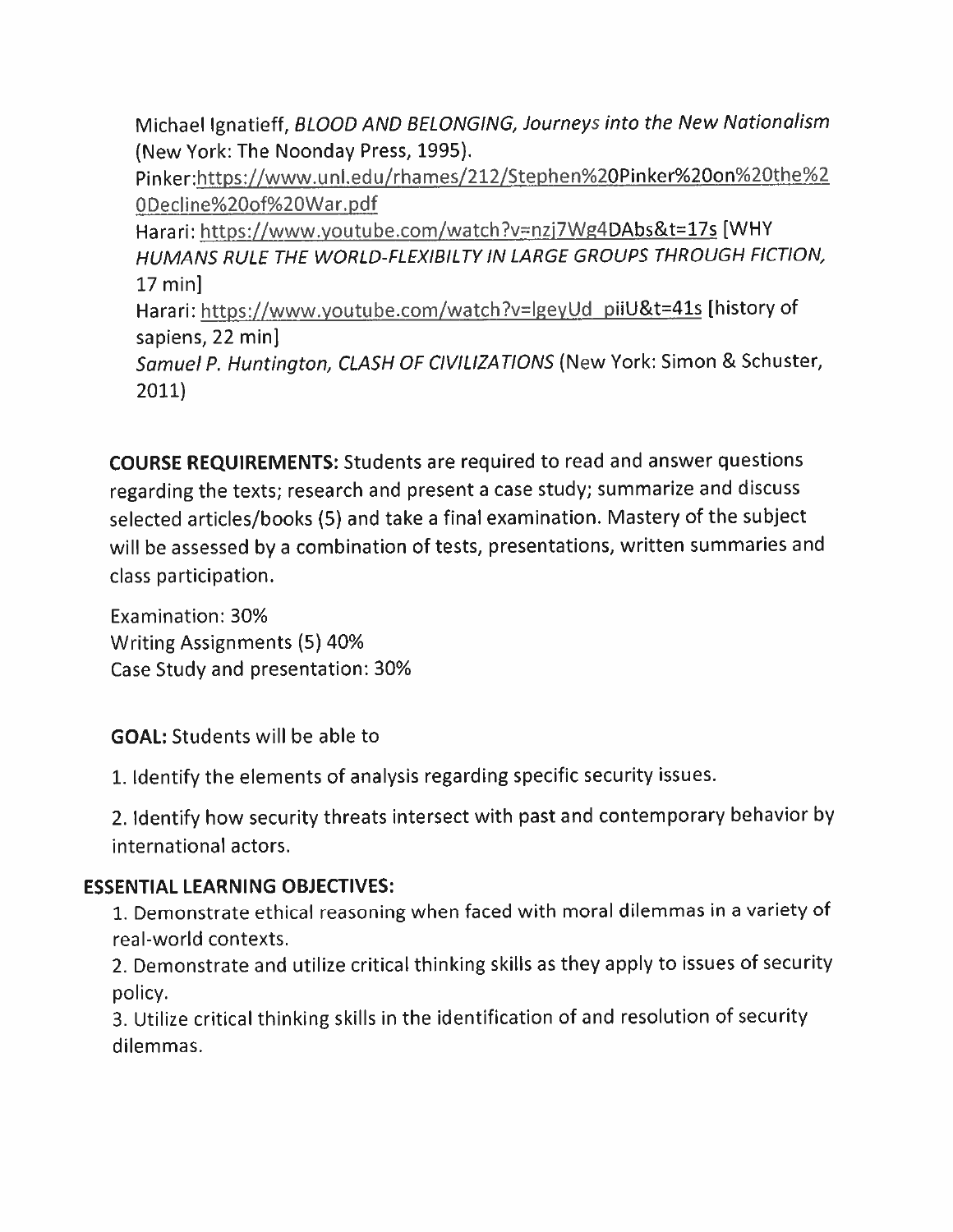**ATTENDANCE:** Students are required to attend **all** sessions of the class. Papers are turned in and discussed during class, presentations are made, and articles are distributed. Those who are unable to commit to attendance should find another course to take.

### **GENERAL NOTES:**

All written material submitted will be consistent with your status as university scholars. It will not be hand written, it must answer the question asked, must be footnoted where appropriate,and must be edited. **Again, poorly communicated answers will be graded accordingly. When writing, students should adhere to CORE principles; <sup>C</sup>=cite to documents, <sup>0</sup>=organize before you write,R=respond to all questions asked, <sup>E</sup>=edit! Regarding references, students should adhere to the attached footnote exemplar.**

file:///C:/Users/romeara/Downloads/Citation%20Format%20Chicago NOTES BIB .pdf

## **Disability Services Statement**

It is the policy and practice of Seton Hall University to promote inclusive learning environments. If you have <sup>a</sup> documented disability you may be eligible for reasonable accommodations in compliance with University policy, the Americans with Disabilities Act, Section 504 of the Rehabilitation Act, and/or the New Jersey Law against Discrimination. Please note, students are not permitted to negotiate accommodations directly with professors. To reques<sup>t</sup> accommodations or assistance, <sup>p</sup>lease self-identify with the Office for Disability Support Services (DSS), Duffy Hall, Room <sup>67</sup> at the beginning of the semester. For more information or to register for services, contact DSS at (973) <sup>313</sup>-6003 or by <sup>e</sup>-mail at DSS@shu.edu.

## **Academic Integrity** *&* **Dishonesty**

Plagiarism and other forms of academic dishonesty will be reported to the administration, and may result in <sup>a</sup> lowered or failing grade for the course and up to possible dismissal from the School of Diplomacy. See University and School standards for academic conduct here: https://www.shu.edu/studentlife/upload/Student-Code-of-Conduct.pdf and http://www.shu.edu/academics/diplomacv/academic-conduct.cfm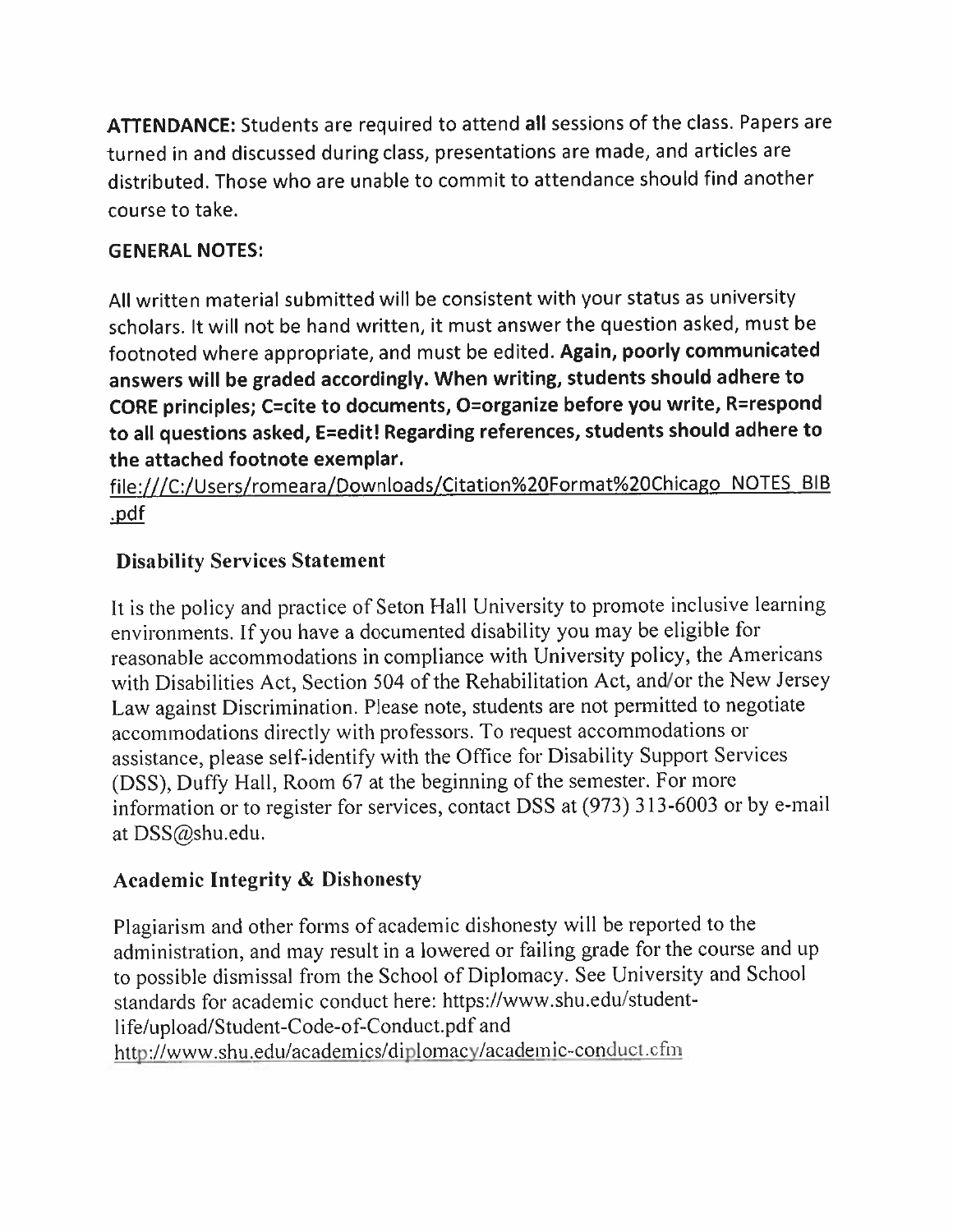**Policy on Incompletes:** will be <sup>g</sup>iven only in exceptional cases for emergencies. Students wishing to reques<sup>t</sup> <sup>a</sup> grade of Incomplete must provide documentation to suppor<sup>t</sup> the reques<sup>t</sup> accompanied by <sup>a</sup> Course Adjustment Form (available from the Diplomacy Main Office) to the professor before the date of the final examination. If the incomplete reques<sup>t</sup> is approved, the professor reserves the right to specify the new submission date for all missing coursework. Students who fail to submit the missing course work within this time period will receive <sup>a</sup> failing grade for all missing coursework and <sup>a</sup> final grade based on all coursework assigned. Any Incomplete not resolved within one calendar year of receiving the Incomplete or by the time of graduation (whichever comes first) automatically becomes an "FI" (which is equivalent to an <sup>F</sup>). It is the responsibility of the student to make sure they have completed all course requirements within the timeframe allotted. Please be aware that Incompletes on your transcript will impact financial aid and academic standing

**GRADING**: Grading is done on a scale as follows:

A: 94-100 A-: 90-93 B+: 88-89 B: 84-87 B-: 80-83 C+: 78-79 C: 74-77 C-: 70-72 D: 65-69 F: 64 and below

**Chicago Style footnotes:** See selected examples below. Students should master the format through on-line research.

#### file:///C:/Users/romeara/Downloads/Citation%20Format%20Chicago NOTES BIB .pdf

Why We Use Footnotes. The style of Chicago/Turabian we use requires footnotes rather than intext or parenthetical citations. Footnotes or endnotes acknowledge which parts of their paper reference particular sources. Generally, you want to provide the author's name, publication title, publication information, date of publication, and page number(s) if it is the first time the source is being used. Any additional usage, simply use the author'<sup>s</sup> last name, publication title, and date of publication.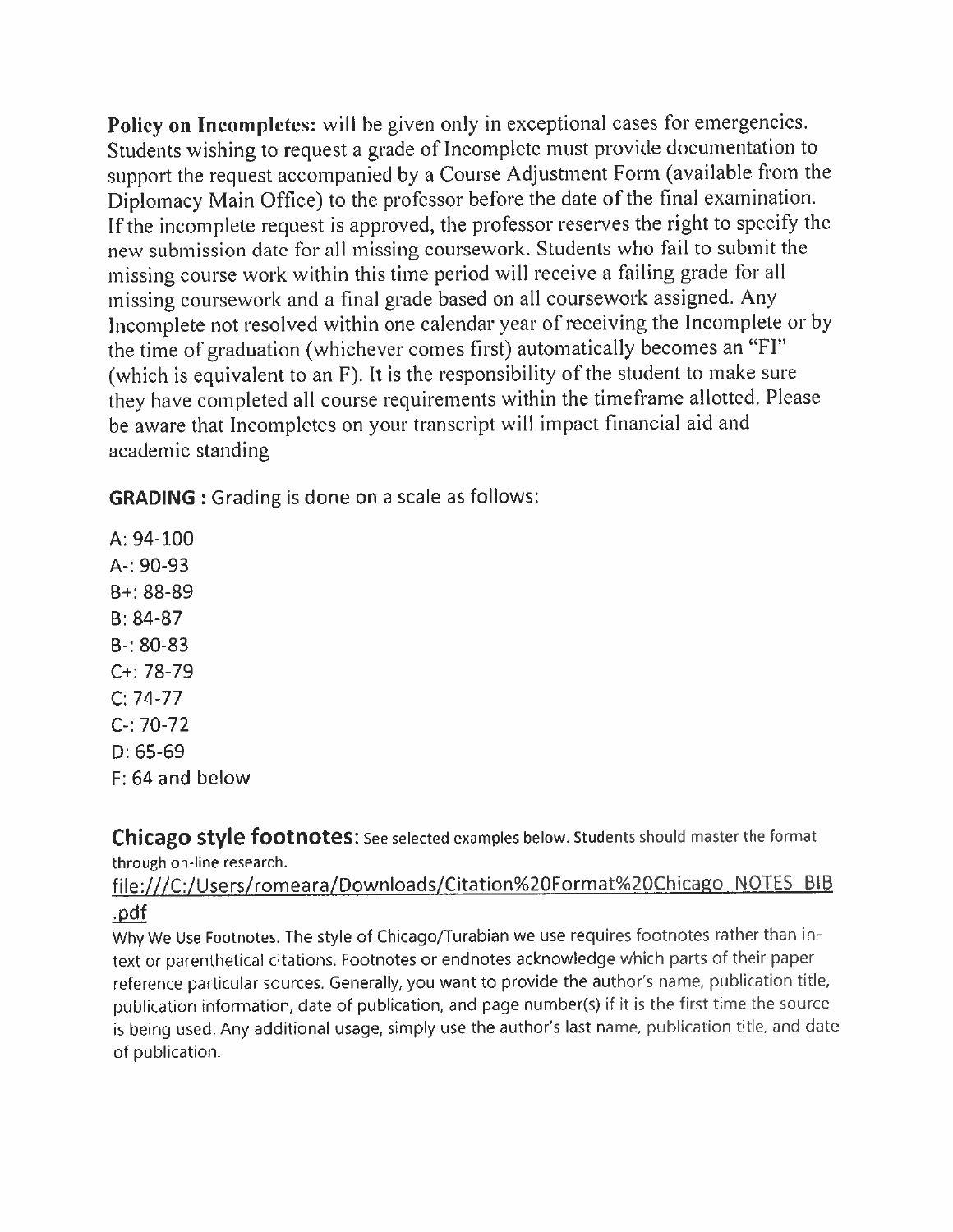**Footnotes should match with <sup>a</sup> superscript number at the end of the sentence referencing the source. You should begin with <sup>1</sup> and continue numerically throughout the paper. Do not start the order over on each page. Example:**

**In the text: Throughout the first half of the novel, Strether has grown increasingly open and at ease in Europe; this quotation demonstrates openness and ease.<sup>1</sup>**

#### **In the footnote:**

**Henry James,***The Ambassadors* **(Rockville: Serenity, <sup>2009</sup>), <sup>34</sup>-40.**

**When citing <sup>a</sup> source more than once, use <sup>a</sup> shortened version of the footnote. Example: 2. James,***The Ambassadors,* **<sup>14</sup>.**

### **CLASS SCHEDULE AND ASSIGNMENTS**

WEEK ONE: *(SEP1)* Administration, Introductions, and some initial discussion regarding the subject.

WEEK TWO: (SEP 8) WHAT IS SECURITY? **WA#1DUE.**

WEEK THREE: (SEP <sup>15</sup>) WHAT IS SECURITY? [cont] [How to Stop the Violence]; Buzan, pp ix-35.

WEEK FOUR: (SEP 22) GOVERNANCE AS AN INTERNATIONAL SECURITY ISSUE. **WA#2 DUE:**

WEEK FIVE: (SEP <sup>29</sup>) GOVERNANCE AS AN INTERNATIONAL SECURITY ISSUE [cont]. **CASE STUDY OUTLINES DUE.**

WEEK SIX: (OCT <sup>6</sup>) THE NATURE OF CONFLICT AND THE SECURITY DILEMMA. **WA#3 DUE.**

WEEK SEVEN: (OCT <sup>13</sup>) THE NATURE OF CONFLICT AND THE SECURITY DILEMMA (cont);

WEEK EIGHT: (OCT 20)

WEEK NINE: (OCT <sup>27</sup>) MANAGING CONFLICT, INTERNATIONAL INSTITUTIONS AND INTERNATIONAL LAW. BUZAN pp **39-141.CASE STUDY PAPERS DUE.**

WEEK TEN: (NOV <sup>3</sup>) <sup>A</sup> NEW SET OF THREATS AND A NEW SET OF PLAYERS IN THE POST COLD WAR. BUZAN PP 101-184. **WA#4 DUE**

WEEK ELEVEN: (NOV 10) NEW THREATS AND NEW ACTORS IN <sup>A</sup> GLOBALIZED WORLD, BUZAN PP 226-271.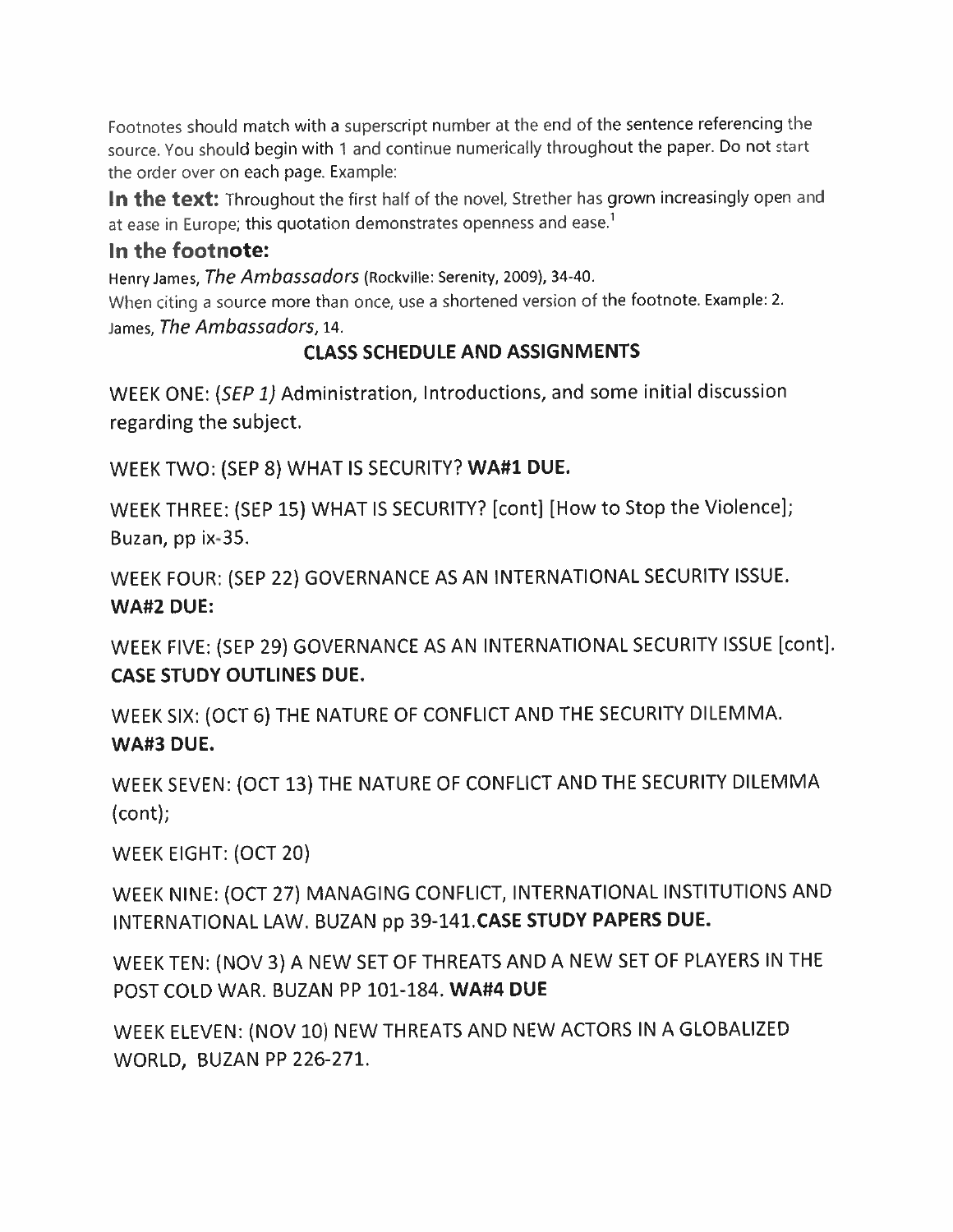WEEK TWELVE: (NOV 17) NEW THREATS AND NEW ACTORS IN <sup>A</sup> GLOBALIZED WORLD (cont). CASE STUDY PRESENTATIONS AS ASSIGNED. **WA#5 DUE**

WEEK THIRTEEN: (NOV 24) NO CLASS NEW THREATS AND NEW ACTORS IN A GLOBALIZED WORLD (cont); CASE STUDY PRESENTATIONS AS ASSIGNED.

WEEK FOURTEEN: (DEC 1) CHALLENGES IN THE 21<sup>ST</sup> CENTURY AND BEYOND. CASE STUDY PRESENTATIONS AS ASSIGNED.

WEEK FIFTEEN: (DEC 8) LAST CLASS CHALLENGES IN THE 21<sup>ST</sup> CENTURY AND BEYOND (cont). CASE STUDY PRESENTATIONS AS ASSIGNED,

WEEK SIXTEEN: WRAP-UP; PREP FOR FINAL EXAMINATION.

WA #1 - 8 SEP DEFINITIONS MATTER WA#2-22 GOVERNANCE, A TOOL OF SECURITY WA#3-6 OCT MANAGING CONFLICT, INTERNATIONAL INSTITUTIONS, THE SECURITY DILEMMA WA#4- 3 NOV INTERNATIONAL INSTITUTIONS WA#5- 17 NOV INTERNATIONAL SECURITY THREATS AND CHALENGES OUTLINES OF CASE STUDIES-SEP 29 CASE STUDIES-OCT 27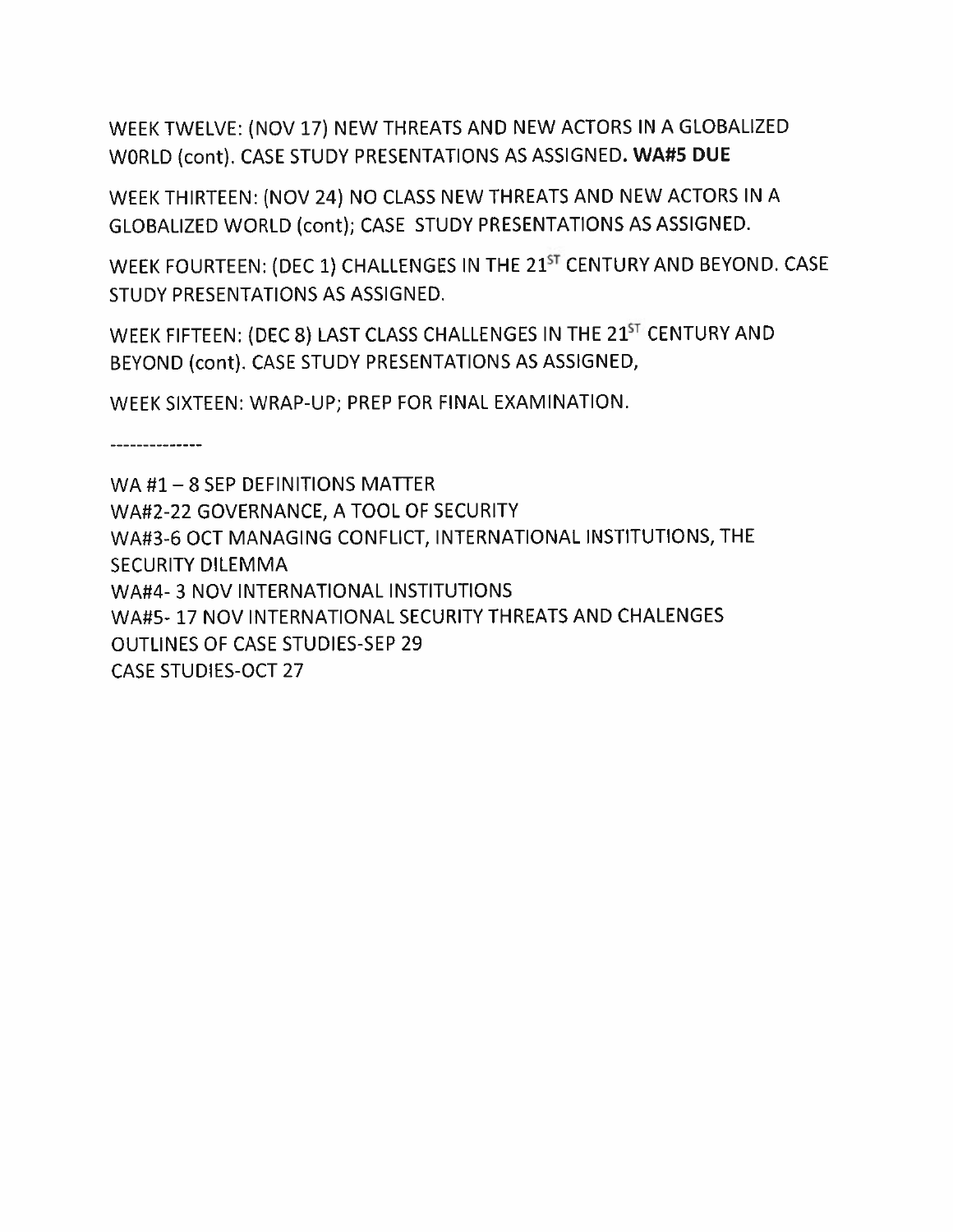## **FALL 2021 INTERNATIONAL SECURITY CASE STUDY AND WA#1**

## **WRITTEN PRESENTATION CASE STUDIES**

**ASSIGNMENT:** Each student has been assigned <sup>a</sup> case study to research and present. Students are required to 'get smart' regarding the relationship of this topic to issues of international security, provide <sup>a</sup> **<sup>10</sup> page** analysis regarding the topic, and provide your findings to the class in <sup>a</sup> <sup>30</sup> minute presentation. Be cognizant of how you communicate. **Follow CORE principles; C=cite to documents, <sup>0</sup>=organize before you write, R=respond to questions asked, E=edit, edit, edit!**

Guidelines for Case Study Selection: Case studies are used to perform a deep-dive into <sup>a</sup> particular area of interest, examine the context of <sup>a</sup> particular <sup>p</sup>henomenon, determine the etiology of the <sup>p</sup>henomenon (the reasons why it occurs), and, perhaps, identify the methods which might be useful to alleviate the particular security threat. Referenced material in the syllabus will be important here but the student is expected to conduct independent research and reference the results in the study. <sup>A</sup> useful acronym for the analysis of any particular security issue is PCRUF; <sup>P</sup>=Problcm (an objective or subjective threat?);What is the problem, for whom is it <sup>a</sup> problem, why is it <sup>a</sup> problem?; <sup>C</sup>=Context;Who is affected by the problem? What <sup>p</sup>layers are involved in the problem'<sup>s</sup> creation and solution? How long has the problem been in existence? R=Remedies. What are the suggested and proven solutions to the problem?  $U=W$  hat are the unintended consequences of particular solutions?  $F =$  Future; What is the projection if problem is ignored, poorly addressed, improperly addressed? Case studies (<sup>10</sup> pages) are due on Oct <sup>27</sup>. Outlines due on Sep <sup>29</sup>. Students will presen<sup>t</sup> their findings to the class on dates assigned in <sup>a</sup> <sup>30</sup> minute presentation.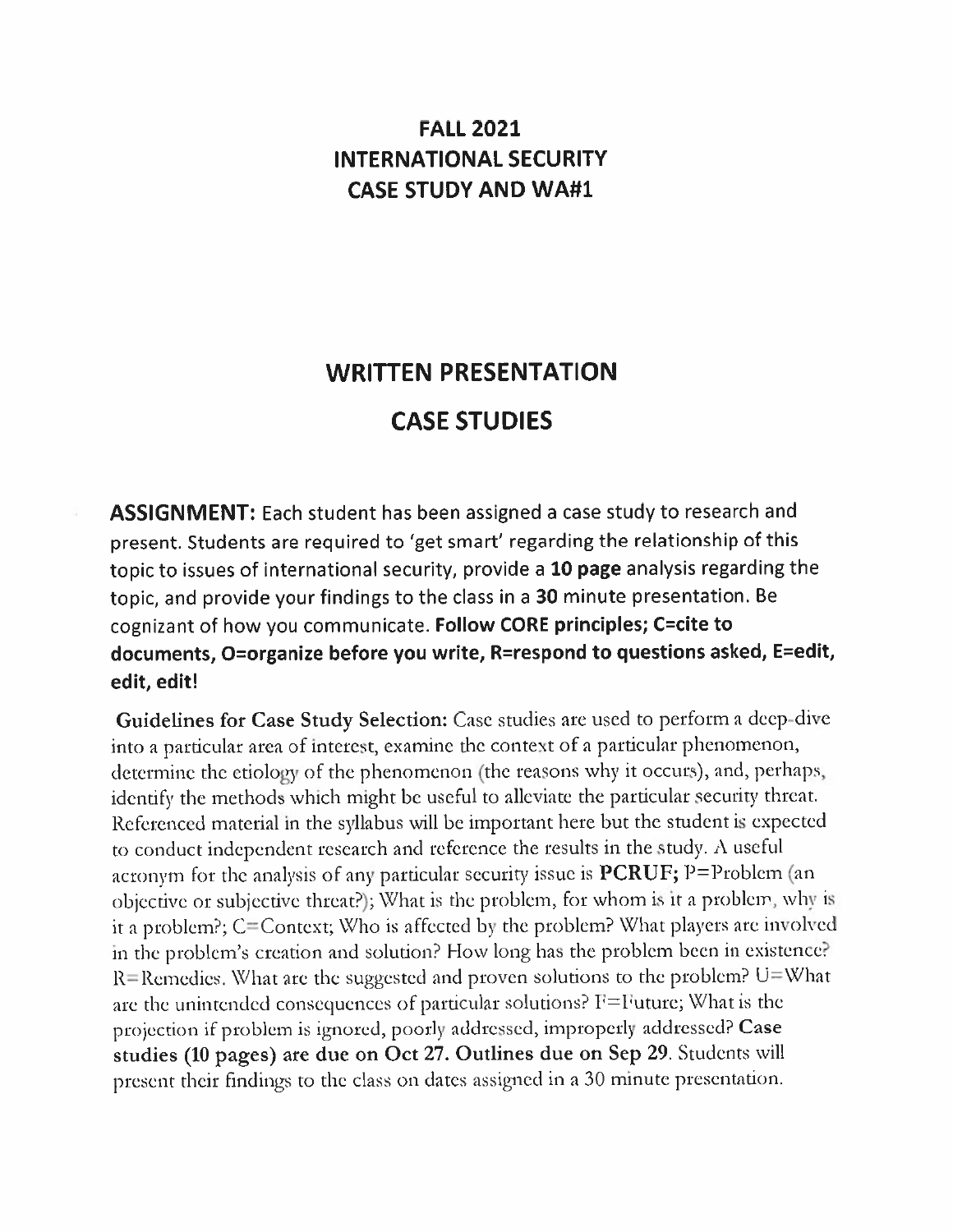- . Economic refugees in North Africa
- . Political Islam in the European Union
- . The Desertification of the African Continent
- . Human Trafficking in Southeast Asia
- . Drug smuggling in Central America
- . Economic refugees in the Sahel
- 7. Conflict refugees in Darfur
- . Climate change and the Artie
- . Conflict refugees in the Middle East
- . Water issues in Sudan
- .Fishing depopulation in the North Atlantic
- .Terrorist organizations
- . Failed states, the inability to govern, Afghanistan
- . Nationalism and Ethnic violence
- .Plague and other ungoverned public health issues.
- .The weakness of intergovernmental security arrangements
- .Space as <sup>a</sup> new venue for competition
- 18. North Korea
- . Democratic Republic of Congo
- . Nigeria
- .Sudan
- . Fundamentalist/Political Islam as <sup>a</sup> global phenomenon.

The purpose of this exercise is to permit each student to look at the relationship between threats, actors, and remedies in the context of their particular topic and to educate the class accordingly.

NOTE: Outline should include title, preliminary research andshort delusion of PCRUF.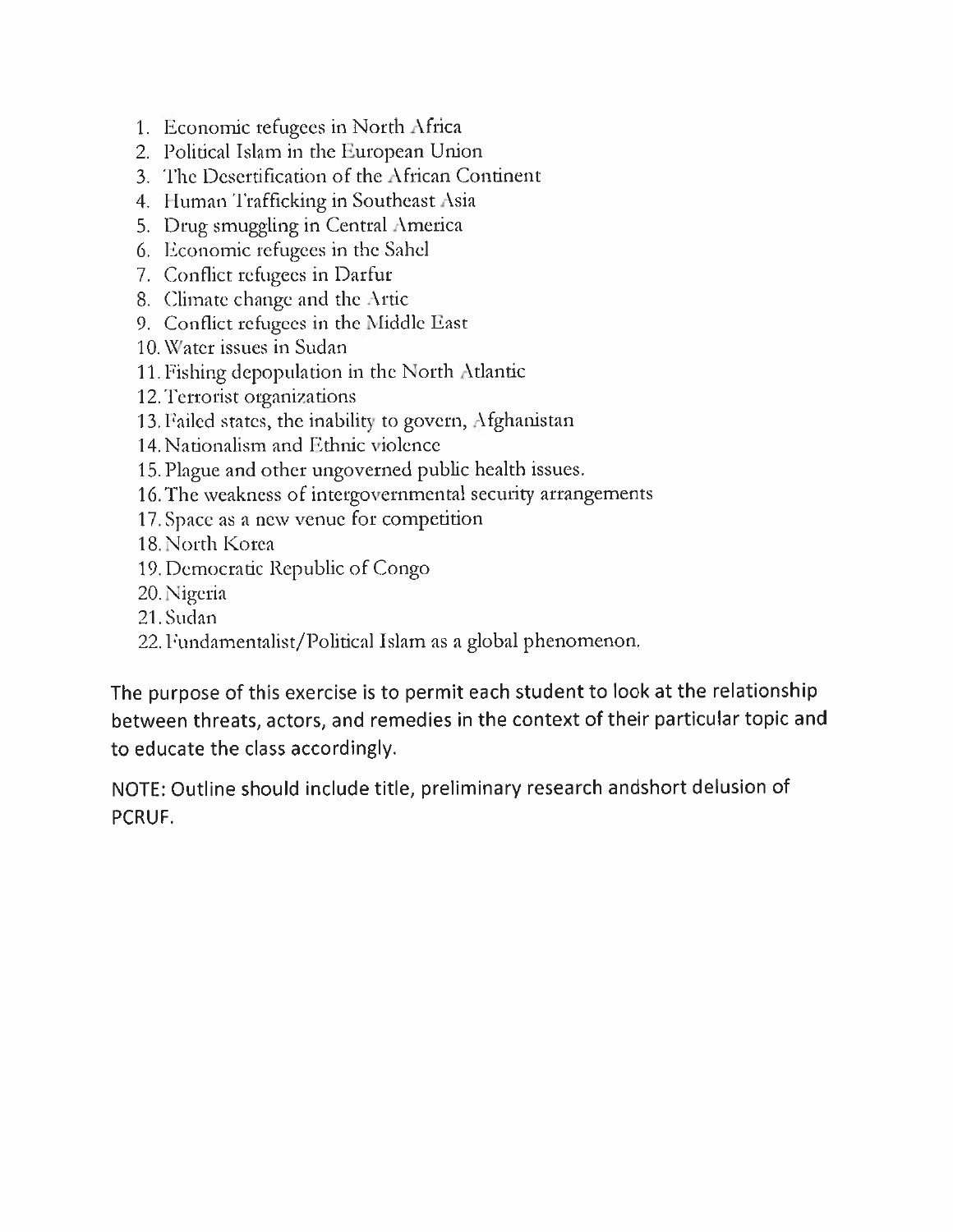## **WA# 1**

# **Definitions Matter;Critical Thinking About International Security**

**Definitions matter.** We will be discussing some very contested definitions throughout the course, and it is, therefore, appropriate that we come to some consensus regarding what we are talking about. Definitions come from multiple fields of study including psychology, sociology, anthropology, history, and political science amongst others. Review some of the more common definitions of the following terms **(at least two definitions for each term) and demonstrate their similarities and differences.**

- 1. Ethnicity
- 2. Culture
- 3. Globalization
- <sup>4</sup>. Security threat
- 5. Nationalism as an ideology
- 6. What does it mean to be *safe*?
- 7. Environmental security
- 8. International law
- 9. National interest
- 10. Human Security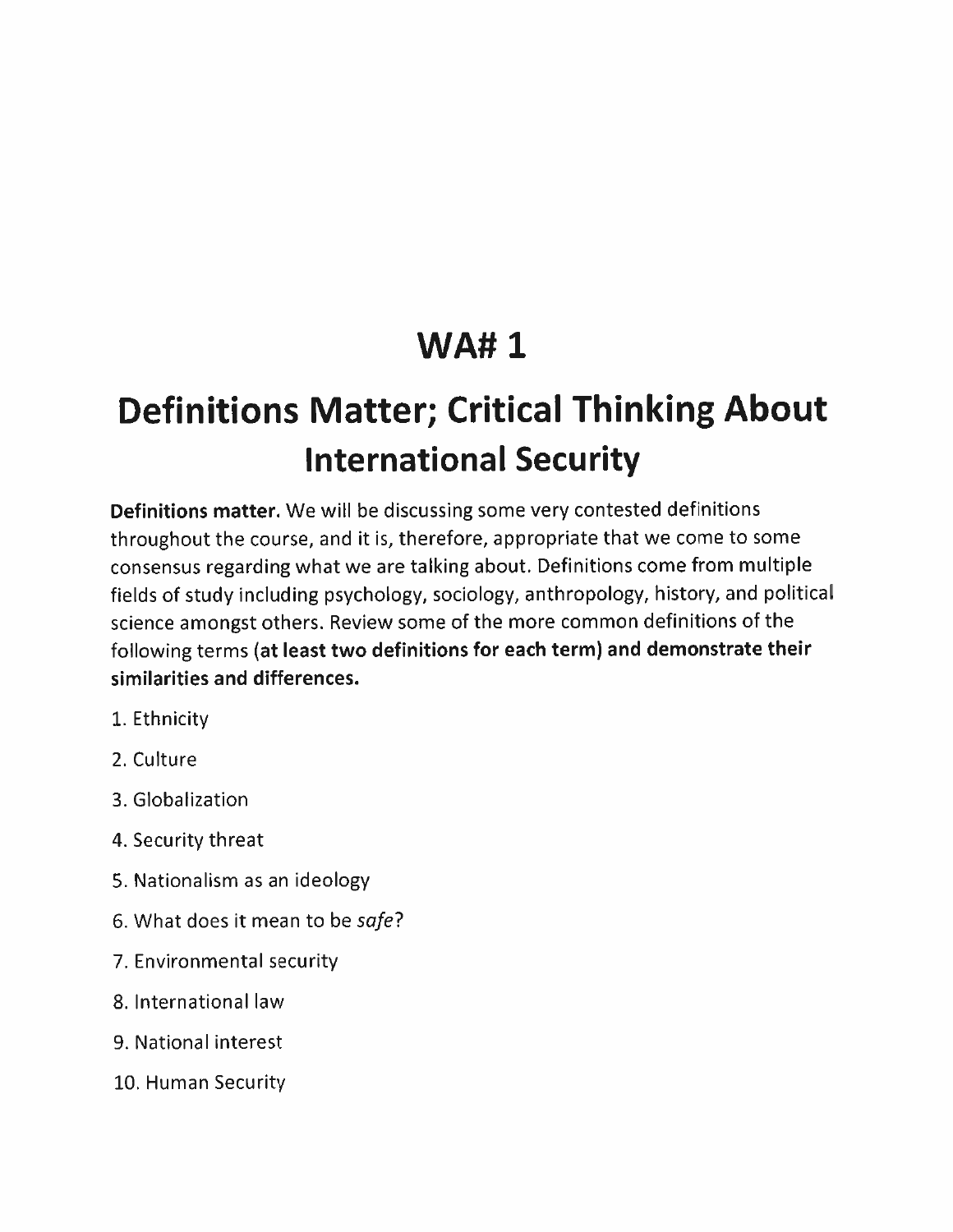**Critical Thinking Matters.** We will be looking at multiple conflicts during our studies. It is important that we have some way to analyze how they are the same and how they are different. **Below is <sup>a</sup> short list of things to consider. Comment**

**on why they are important and add to the list with subjects you think might be important to consider. Remember CORE principles and footnotes!**

- **1. Is everything that is dangerous <sup>a</sup> threat?**
- **<sup>2</sup>. Should policy makers concern themselves with threats to individuals or groups?**
- **3. How do groups get defined, ethically, nationally,racially, by class? Does it make <sup>a</sup> difference?**

#### **DUE: 5 PAGES, SEP 8.**

#### **REFERENCE:**

Standard definitions are located on-line in multiple texts. Remember to footnote sources properly and find definitions that have at least some differences.

O'Meara, R. M. Jus Post Bellum, Reflections on the Right Way to End a War, http://satsa.svr.edu/wp-content/uploads/2011/04/RichardQMeara.pdf https://satsa.syr.edu/wp-content/uploads/2011/04/JTSA Vol6 2011.pdf https://satsa.syr.edu/wp-content/uploads/2011/Q4/RichardOMeara.pdf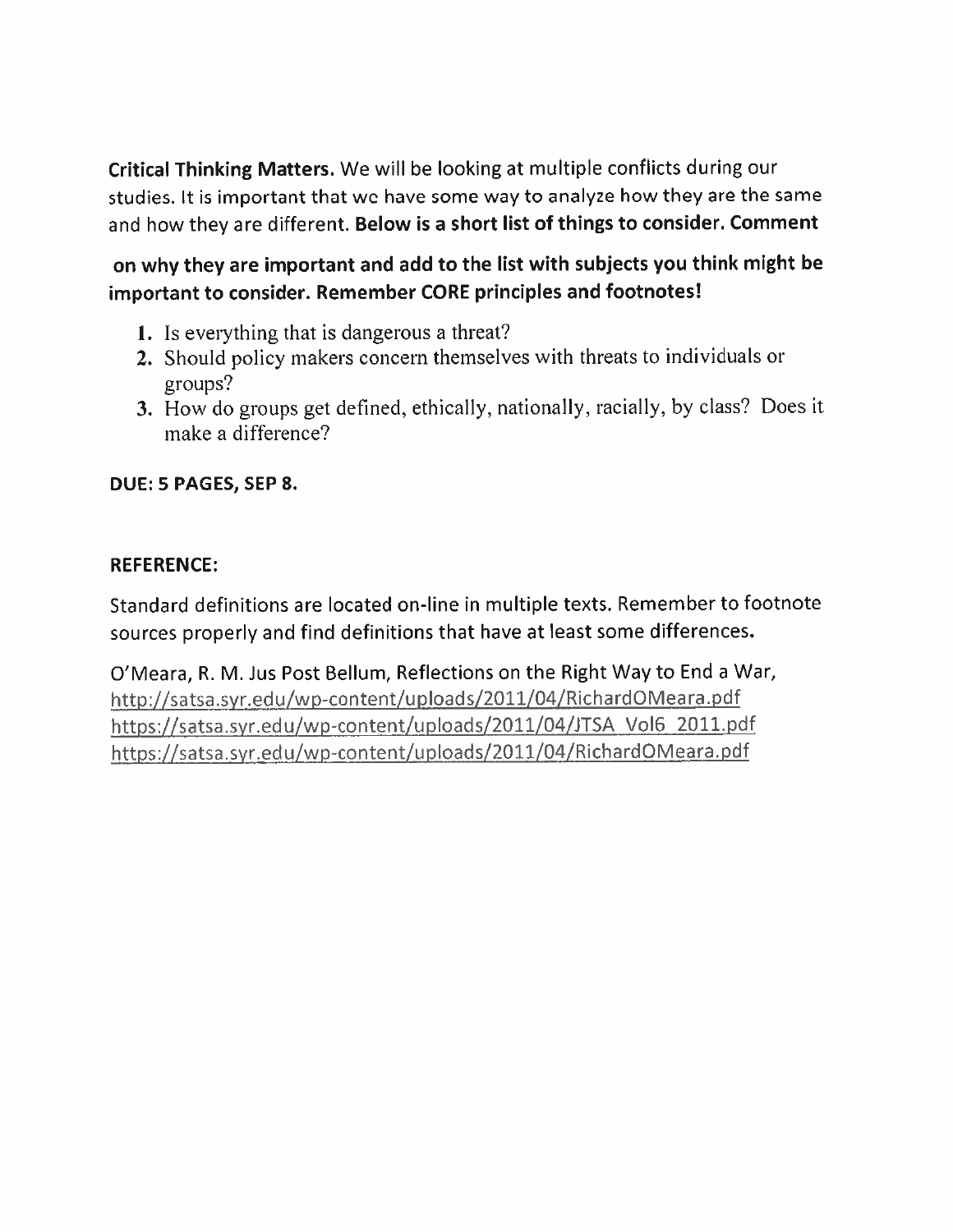### **FALL 2021**

## **GENERAL COURSE DESCRIPTION AND INSTRUCTOR PRECIS INTERNATIONAL SECURITY**

This is an interdisciplinary course which seeks to answer the questions what do we- states, international institutions, groups, and individuals-want when we seek *security* and what steps can we take to accomplish security goals ? <sup>A</sup> recent summary of the discipline summarizes it as follows:

**"International security,** also called **global security,** is the measures taken by states and international organizations, such as the United Nations, European Union, and others, to ensure mutual survival and safety. These measures include military action and diplomatic agreements such as treaties and conventions. International and national security are invariably linked. International security is national security or state security in the global arena.

With the end of World War II. <sup>a</sup> new subject of academic study focusing on international security emerged. It began as an independent field of study, but was absorbed as a sub-field of international relations. Since it took hold in the 1950 <sup>s</sup>, the study of international security has been at the heart of international relations studies -lt covers labels like "security studies", "strategic studies", "peace studies", and others.

The meaning of "security" is often treated as a common sense term that can be understood by "unacknowledged consensus." The content of international security has expanded over the years. Today it covers <sup>a</sup> variety of interconnected issues in the world that affect survival. It ranges from the traditional or conventional modes of military power, the causes and consequences of war between states, economic strength, to ethnic, religious and ideological conflicts, trade and economic conflicts, energy supplies, science and technology, food, as well as threats to human security and the stability of states from environmental degradation, infectious diseases, climate change and the activities of non-state actors.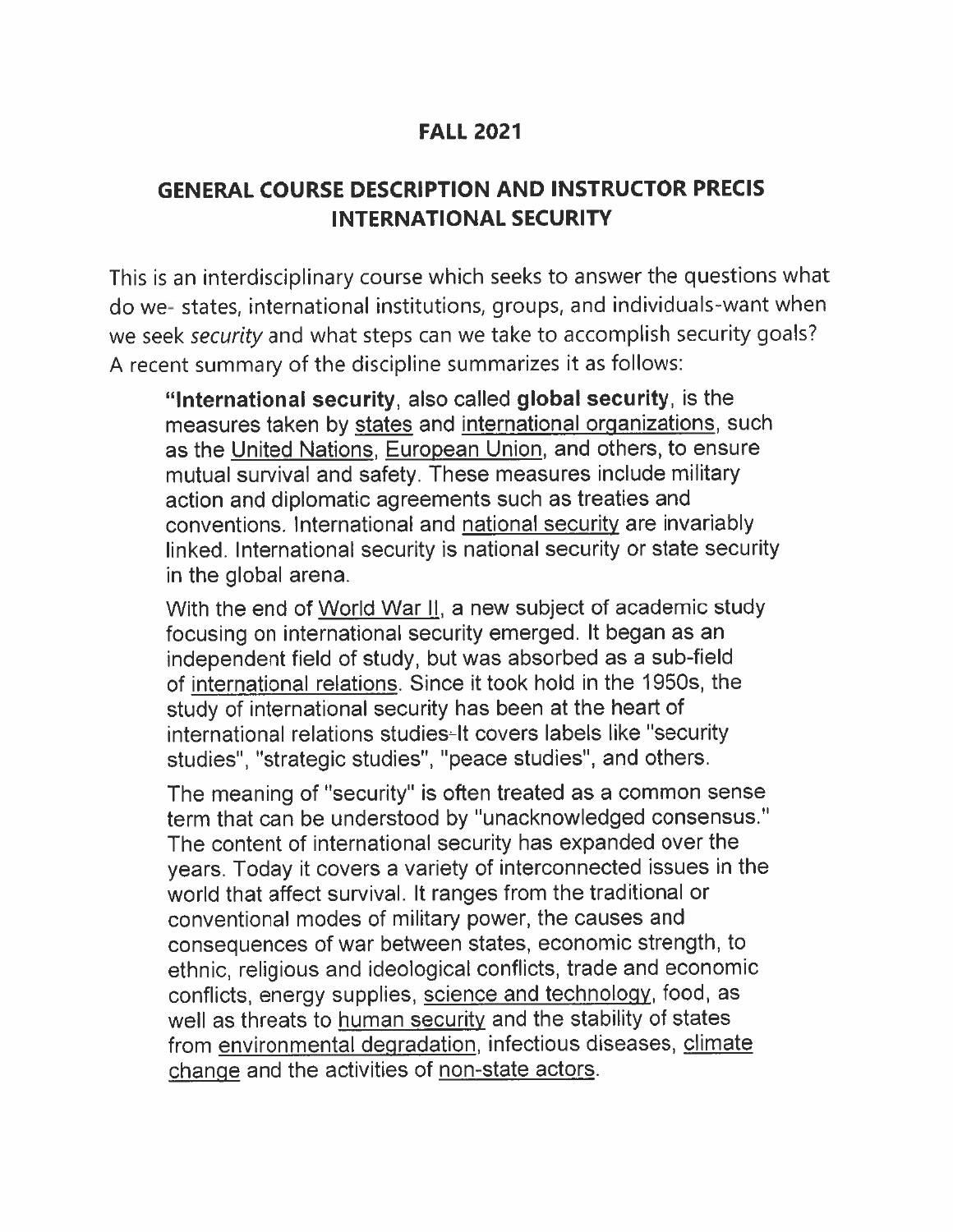While the wide perspective of international security regards everything as <sup>a</sup> security matter, the traditional approach focuses mainly or exclusively on military concerns.

Edward Kolodziej has compared international security to <sup>a</sup> Tower of Babel and Roland Paris (2004) views it as "in the eye of the beholder". Security has been widely applied to "justify suspending civil liberties, making war, and massively reallocating resources during the last fifty years".

<u>Walter Lippmann</u> (1944) views security as the capability of a country to protect its <u>core values,</u> both in terms that a state need not sacrifice core values in avoiding war and can maintain them by winning war. David Baldwin (1997) argues that pursuing security sometimes requires sacrificing other values, including marginal values and prime values\_Richard Ullman (1983) has suggested that <sup>a</sup> decrease in vulnerability is security. Arnold Wolfers (1952) argues that "security" is generally a <u>normative</u> term. It is applied by nations "in order to be either expedient — <sup>a</sup> rational means toward an accepted end—or moral, the best or least evil course of action".<sup>I</sup>In the same way that people are different in sensing and identifying danger and threats, Wolfers argues that different nations also have different expectations of security. Not only is there a difference between forbearance of threats, but different nations also face different levels of threats because of their unique geographical, economic, ecological, and political environment. Barry Buzan (2000) views the study of international security as more than <sup>a</sup> study of threats, but also <sup>a</sup> study of which threats can be tolerated and which require immediate action-He sees the concept of security as not either power or peace, but something in between.

The concept of an international security actor has extended in all directions since the 1990 <sup>s</sup>, from nations to groups, individuals, international systems, NGOs, and local governments."

Students are required to place themselves in the shoes of policy makers, consultants, and operators in order to evaluate particular actions to determine whether these actions enhance or detract from the goals of security.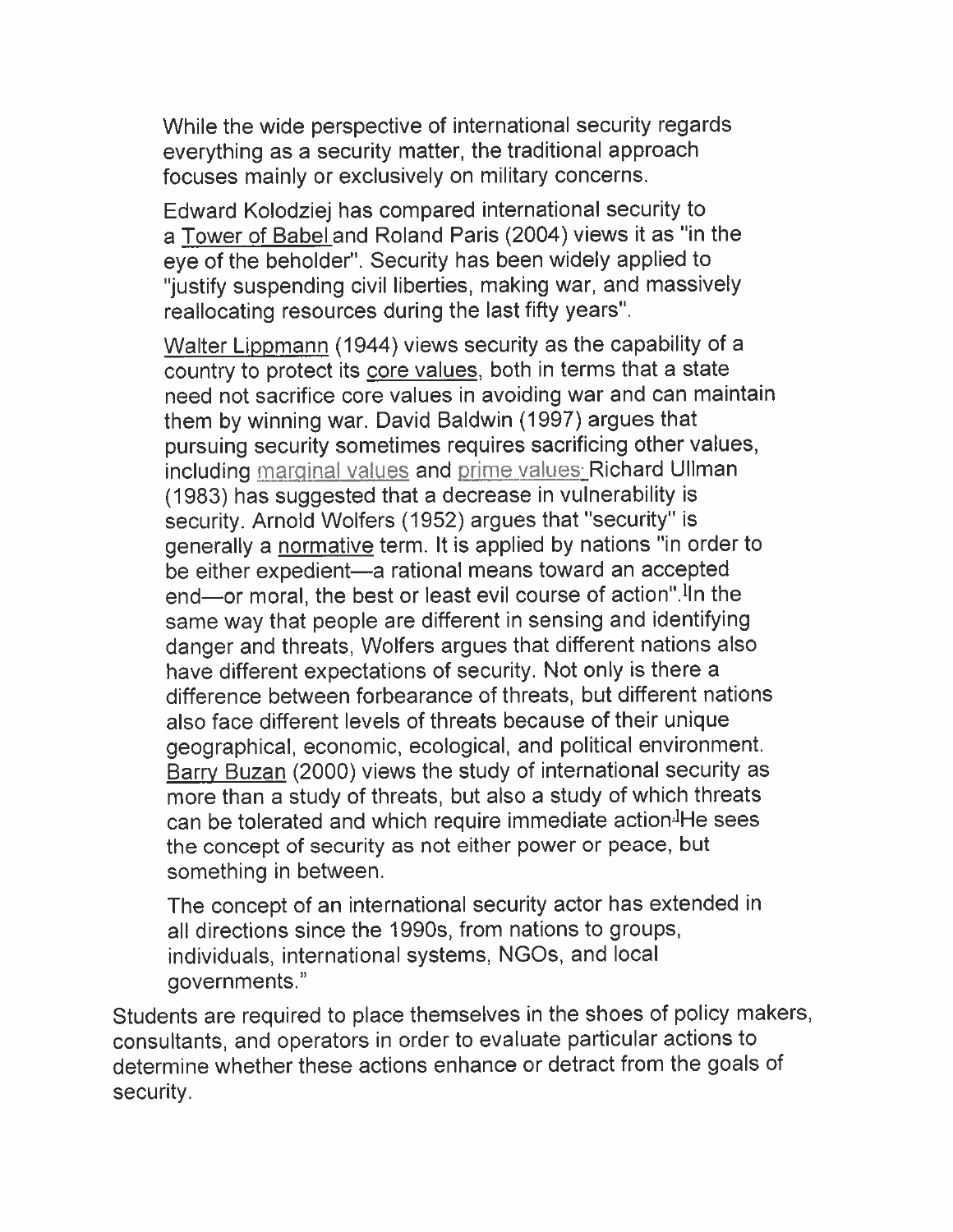Doctor O'Meara is <sup>a</sup> retired Brigadier General, USA, and trial attorney who previously served as the Director of the Division of Global Affairs (DGA) and as <sup>a</sup> Professor of Global and Human Security Affairs, Rutgers University. He currently teaches at the DGA at Rutgers, at the School of Diplomacy and International Relations, Seton Hall University and in the Holocaust Studies Program Stockton University and he developed and taught in the first Homeland Security Studies Program in New Jersey. He has received <sup>a</sup> PhD in Global Affairs from Rutgers University and <sup>a</sup> Juris Doctorate from Fordham University. He has also received two Masters Degrees in History and International Affairs and graduated from the US Army War College and the US Army Command and General Staff College amongst other schools. In the days and months following 9/11, <sup>O</sup>'Meara worked as an EMT and Red Cross Responder at the World Trade Center Site.

His interests are reflected in courses he has taught and developed over the years at various institutions including *War Crimes,Genocide, and International Law, Nationalism and Ethnic Conflict* , *Intelligence Law and Function, US Security Interests in Sub-Saharan Africa, US Security Interests in the North Pacific, Contemporary Issues in International Law, Race and Nation, Human Rights Law and Practice, Nuremberg: the Trial and It's Legacy for the International Legal Community, Human Security, International Security Issues, Global Development, Ethics and International Relations, Commerce and Ideology in the Nazi State, Evolution of the Global System, and The American Way of War.*

As an Adjunct Faculty member of the Defense Institute for International Legal Studies, O'Meara has traveled to such diverse locations as Moldova, Bosnia-Herzegovina, Ukraine, Slovenia, the Philippines, Thailand, Vietnam, Cambodia, Peru, El Salvador, Panama, Guinea, Rwanda, Chad, Sierra Leone, Lebanon, Israel, and Iraq where he has taught rule of law and governance issues to civil and military stakeholders and helped to develop programs designed to strengthen constructive relationships between members of civil and military society.

As a Fellow in the Stockdale Center for Ethical Leadership, United States Naval Academy, O'Meara worked with colleagues towards the adaption of military ethics to emerging technologies and he has written and presented widely in the area of the use of robotics and other technologies as tools of war. He continues this work as <sup>a</sup> member of CETMONS, Consortium for Emerging Technologies,